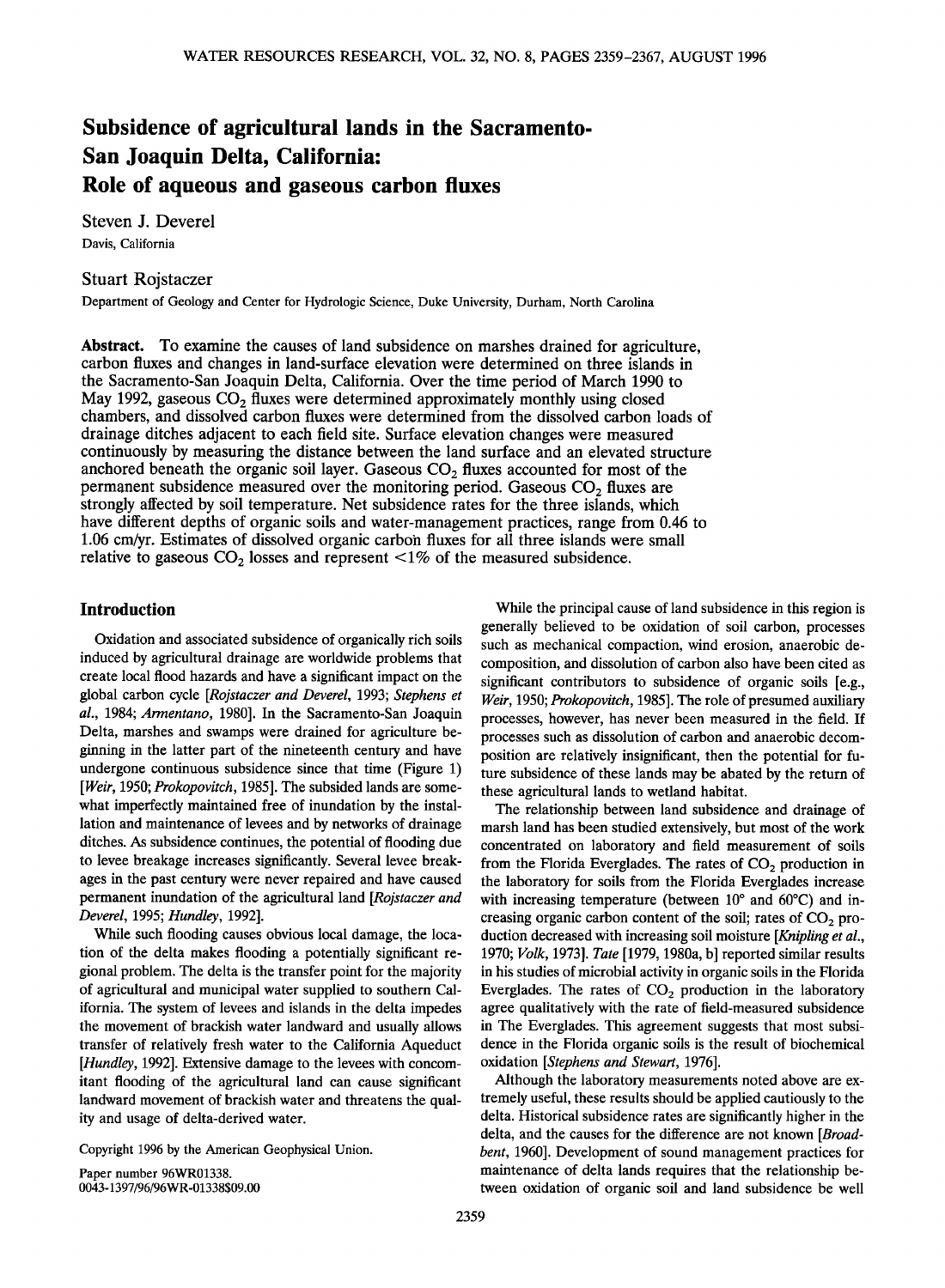

**Figure 1. Location of the Sacramento-San Joaquin Delta. Islands in the delta are below sea level and are maintained by a 2200-km network of levees. Locations of field sites are also shown.** 

**understood. It also requires the measurement of the impact of auxiliary processes such as carbon dissolution on land subsidence.** 

**This paper presents the results of measurements of contemporary rates of subsidence and carbon fluxes in the delta from March 1990 to May 1992. We examine the degree to which (1) gaseous carbon fluxes are related to subsidence, (2) soil temperature and soil moisture influence carbon fluxes, and (3) aqueous carbon fluxes influence subsidence. Our approach differs from similar work in the Florida Everglades in that we measured both subsidence and carbon fluxes directly in the field over time. To measure land subsidence, we installed continuous-record extensometers [Riley, 1986] on three islands where depth of the organic soils, cropping, and watermanagement practices are different. In the agricultural fields**  adjacent to the extensometers we measured CO<sub>2</sub> fluxes from **the soil surface and the outflux of dissolved organic carbon (DOC)** in drain water. The time series of subsidence and CO<sub>2</sub> **fluxes were examined as a function of soil temperature and soil**  moisture. Finally, subsidence estimated from CO<sub>2</sub> fluxes was **compared with measured changes in land-surface elevation.** 

### **Description of Field Sites**

**Sites on three islands (Jersey Island, Orwood Tract, and Sherman Island) (Figure 1) were selected to represent a range of environments and land use practices that we thought would affect oxidation and subsidence. All three islands are drained through a network of open ditches. Five specific locations were established in agricultural fields on each of the three islands for**  approximately monthly measurements of CO<sub>2</sub> fluxes, soil tem**perature, and soil moisture content.** 

At the Jersey Island field site,  $\sim$ 3 m of organic soil overlies **a reduced coarse-grained substratum. This site is located in a 5.8-ha field that was planted with corn in 1986 but has not been cultivated since. Over the time period of this study the primary vegetation was Bermuda grass (Cynodon dactylon). The water table is almost always within 1.5 m of the land surface and was within 30 cm of the land surface for several months during the year.** 

**At the Orwood Tract field site, 0.6-1.3 m of organic soil overlies a reduced organic clay substratum. The site is located on the edge of a 22.1-ha field that was permanently planted with asparagus (Asparagus officinalis). The water table fluctuates but generally was at depths > 1.0 m below the land surface.** 

**At the Sherman Island field site, 7.6 m of organic soils and sediment overlies a reduced clay with organic lenses. The site is located in a 26.1-ha field that was planted with wheat (Triticum aestivum) in 1990, which was harvested in July 1990. The field was fallowed and cultivated from July 1990 through May 1992. The water table was consistently at depths >0.7 m below the land surface.** 

### **Methods**

### **COz Flux**

The rate that  $CO<sub>2</sub>$  concentrations increased in a closed chamber provided the data for calculating the  $CO<sub>2</sub>$  flux from **the soil [Rolston, 1986] at each of five sites on Jersey and Sherman Islands and Orwood Tract. The chamber is a cylinder 92 cm in diameter and 23 cm high and is constructed out of 22-gauge sheet metal. A ring of angle iron was attached to the outside of the chamber 5 cm from the open end to ensure that the chamber was set to the same depth at each site. The top of the chamber had a sampling port in the center of the chamber as well as three equally spaced ports near the outer edge of the chamber. Rubber septa were used to seal each of the ports**  except for the port with the  $17.8 \times 1.25$  cm (outside diameter) **copper tube that provided pressure equalization [Hutchinson and Mosier, 1981]. A draft cap was placed on this port with the tube to prevent the wind from blowing across the open tube. Gas samples were taken from the center port, and wire from a thermocouple was placed under the septum of an outside port. To reduce wind infiltration through the soil [Matthias et al.,**  1980], the chamber was covered with a large tarp  $(2.2 \times 2.8 \text{ m})$ **with the edges weighted down with lengths of chain. A large umbrella was used to shade the chamber, and it reduced radiant heating.** 

To estimate the  $CO<sub>2</sub>$  flux from the soil, the  $CO<sub>2</sub>$  concentra**tion was determined in 1- to 2-mL gas samples collected four times from the chambers during 20-min sampling periods. Prior to setting the chamber and collecting the gas samples the**  surface vegetation was cleared from the area. The soil CO<sub>2</sub> flux was estimated based on the increase in CO<sub>2</sub> concentrations in **the chamber. Various experiments were conducted to deter**mine the potential stratification of CO<sub>2</sub> concentrations in the **chamber by sampling at different locations in the chamber. The results of these experiments indicated that the chamber design allowed for complete mixing within the chamber during the**  CO<sub>2</sub> measurements. CO<sub>2</sub> flux measurements were made once **during the approximately monthly field trips. The measurements were taken during midmorning or early afternoon. A duplicate measurement was taken at one site in each field after**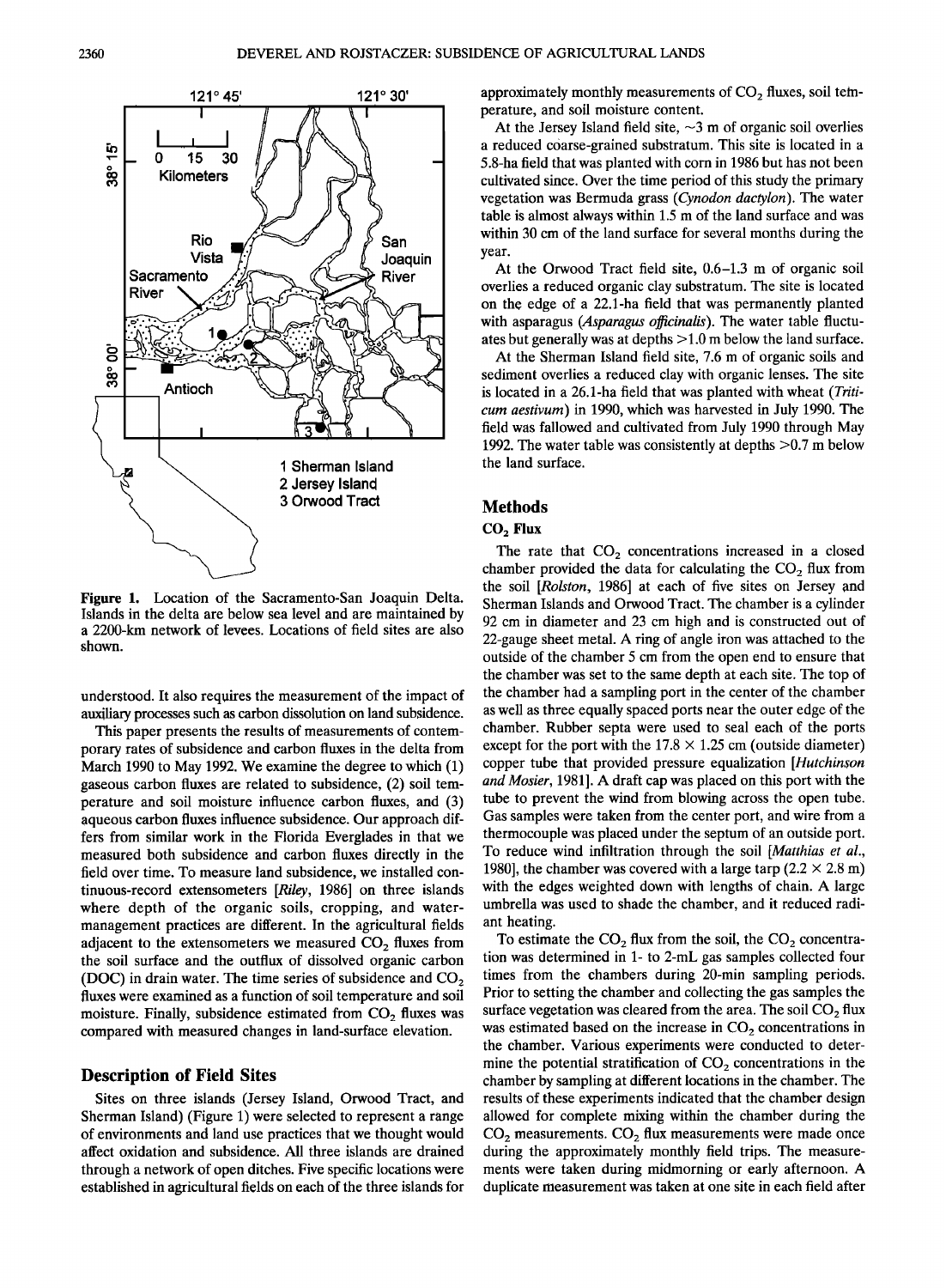**all the measurements had been made. A diurnal sampling in the fall of 1991 indicated that there is a 50-100% daily varia**tion in  $CO<sub>2</sub>$  fluxes.

The portions of CO<sub>2</sub> derived from organic matter decom**position and plant root respiration were estimated from deter**minations of <sup>13</sup>C/<sup>12</sup>C ratios and <sup>14</sup>C concentrations in gas samples collected in 2-L sampling vessels evacuated to  $10^{-6}$  atm. **The vessels were opened to collect chamber gas after the chambers were placed on the soil for about 0.5 hour. Gas from the chamber flowed from the chamber into the vessel at a flow**  rate of  $\sim$ 1 L/h. The vessels were removed after  $\sim$ 2 hours. The **samples for isotope composition were collected from chambers**  placed in the field in June and November 1990. The <sup>13</sup>C/<sup>12</sup>C ratios were determined in cryogenically separated CO<sub>2</sub> in the **U.S. Geological Survey (USGS) Isotope Laboratory in Menlo**  Park, California, with a Neir type, 30 cm, 90° triple collecting ratio mass spectrometer. The <sup>14</sup>C concentrations were deter**mined in gas samples at the tandem mass accelerator at the University of Arizona Faculty of Science. The results of these analyses are tabulated and discussed by Rojstaczer and Deverel**  [1993]. The results of these analyses indicated that  $\sim$ 50% of the CO<sub>2</sub> flux was due to root respiration during February– **November when there was active plant growth. We assumed**  that all of the  $CO<sub>2</sub>$  was the result of organic matter oxidation **during December and January when there was no plant growth.** 

The temperature in the chamber during the CO<sub>2</sub> flux mea**surements was measured with an Omega Model 450 AKT thermocouple and a Chromel-Alumel thermocouple each time a sample was withdrawn. These temperature data were used to make ideal gas law corrections for volume changes caused by temperature changes during the experiment. Temperature measurements made inside the chamber did not vary more**  than  $\pm 3^{\circ}$ C during the flux measurements. During each mea**surement another thermocouple thermometer encased in a steel rod (also manufactured by Omega) was inserted 30 cm into the soil at each flux measurement site to measure the soil temperature.** 

Gas samples were analyzed for CO<sub>2</sub> using a portable 12-V **gas chromatographic (GC) equipped with a thermal conductivity detector manufactured by Mircrosensor Technology. Samples were swept by the helium carrier gas into a 25 cm x 0.5 mm ID HayeSep A column that was held at 55øC. The GC was equipped with a thermal conductivity detector. The detector's response was read as peak height and was compared to**  the response of known concentrations of CO<sub>2</sub> mixed with air. Atmospheric CO<sub>2</sub> concentration was variable and hence un**suitable for calibration. A set of three calibration standards was run for each flux measurement. Four measurements taken**  5 min apart were sufficient to determine the rate at which the **CO2 concentration increased.** 

### **Dissolved Organic Carbon Flux, pH, and Specific Conductance**

**Water samples were collected for determination of DOC and organic carbon fractionation in the drainage ditches adjacent to each field site. When there was flow in the drainage ditches, the flow velocity was measured with an electromagnetic velocity meter placed in the outflow pipe that led into a main drain on Sherman Island and Orwood Tract (velocity**  meters have an accuracy of  $\pm 0.0030$  m/s). The cross-sectional **area of flow was calculated from the internal geometry of the pipe and the measured height of flow in the pipe. The flow was**  **calculated as the product of the velocity and the cross-sectional area of flow.** 

**For Jersey Island we were unable to measure flow in the drainage ditch. We estimated the volume of water leaving the field from changes in water levels at two locations in the field. The average decline in water level multiplied by an estimated porosity of 0.4 and the area of the field (5.1 ha) was assumed to represent the volume of water leaving the field.** 

**Samples for determination of DOC were pressure-filtered**  through a  $0.45$ - $\mu$ m silver membrane filter into a glass sample **bottle and packed in ice until analysis. Concentrations of DOC were determined with methods described by Wershaw et al. [1987]. The DOC was fractionated into hydrophobic and hydrophilic fractions with methods described by Leenheer and Huffman [1979].** 

Samples for determination of  $p$ H and specific conductance **were collected in a standard USGS sampling churn from the drainage ditches adjacent to all three fields. Prior to collection of samples the churn was thoroughly rinsed with the water in the ditch. The p H and specific conductance were determined in water that was allowed to flow from the churn spigot into**  plastic containers. The pH and specific conductance were mea**sured with portable meters that were calibrated at each site with standardized solutions. In the case of the specific conduc**tance the standardized solutions were within 300  $\mu$ S/m of the **sample.** 

# **Soil Moisture, Soil Organic Content, Water Table Land-Surface Elevation, and Soil Bulk Density**

**Soil moisture content was determined with a neutron moisture probe that was calibrated in the field to volumetric content**  (cm<sup>3</sup> H<sub>2</sub>O/cm<sup>3</sup> soil) as described by *Bell and McCulloch* [1983]. **Percentage of organic matter in soil samples was determined by loss on ignition as described by Nelson and Sommers [1982]. Soil bulk density was determined by the core method described**  by *Blake and Hartge* [1986] at each CO<sub>2</sub> sampling site.

**Water table elevation was determined at each site with a vented Druck silicon strain bridge pressure transducer (300 mbar range relative to atmospheric pressure) submerged in 2.5-m-deep wells with slotted 5.1-cm-diameter casing. The transducers were connected to data loggers (Campbell CR10) and sampled hourly. DC-DC displacement transducers (Sangarno linear variable differential transformer, 5.1-cm range) were also connected to the data loggers and measured the changes in land-surface elevation relative to a structure anchored below the organic soil.** 

**The structure for elevation control consisted of three piers of 3.1-cm-diameter steel pipe inserted into 5.1-cm-diameter polyvinyl chloride (PVC)-cased holes which formed a triangle with 2-m-length sides and which were drilled to a depth 1.5 m below the organic soil layer. After insertion to the bottom of the holes each steel pipe was hydraulically pushed to refusal in the underlying mineral soil using a drill rig. The three piers exposed above the land surface were cut until their tops formed a horizontal plane, and angle iron was welded onto the pipe to form a triangular frame. The body of the displacement transducer was attached to the angle iron, and the rods were**  connected to the land surface with 0.6-cm-thick, 100 cm<sup>2</sup> alu**minum plate that rested on the soil. Hence measured land surface changes did not reflect any soil loss due to wind erosion.**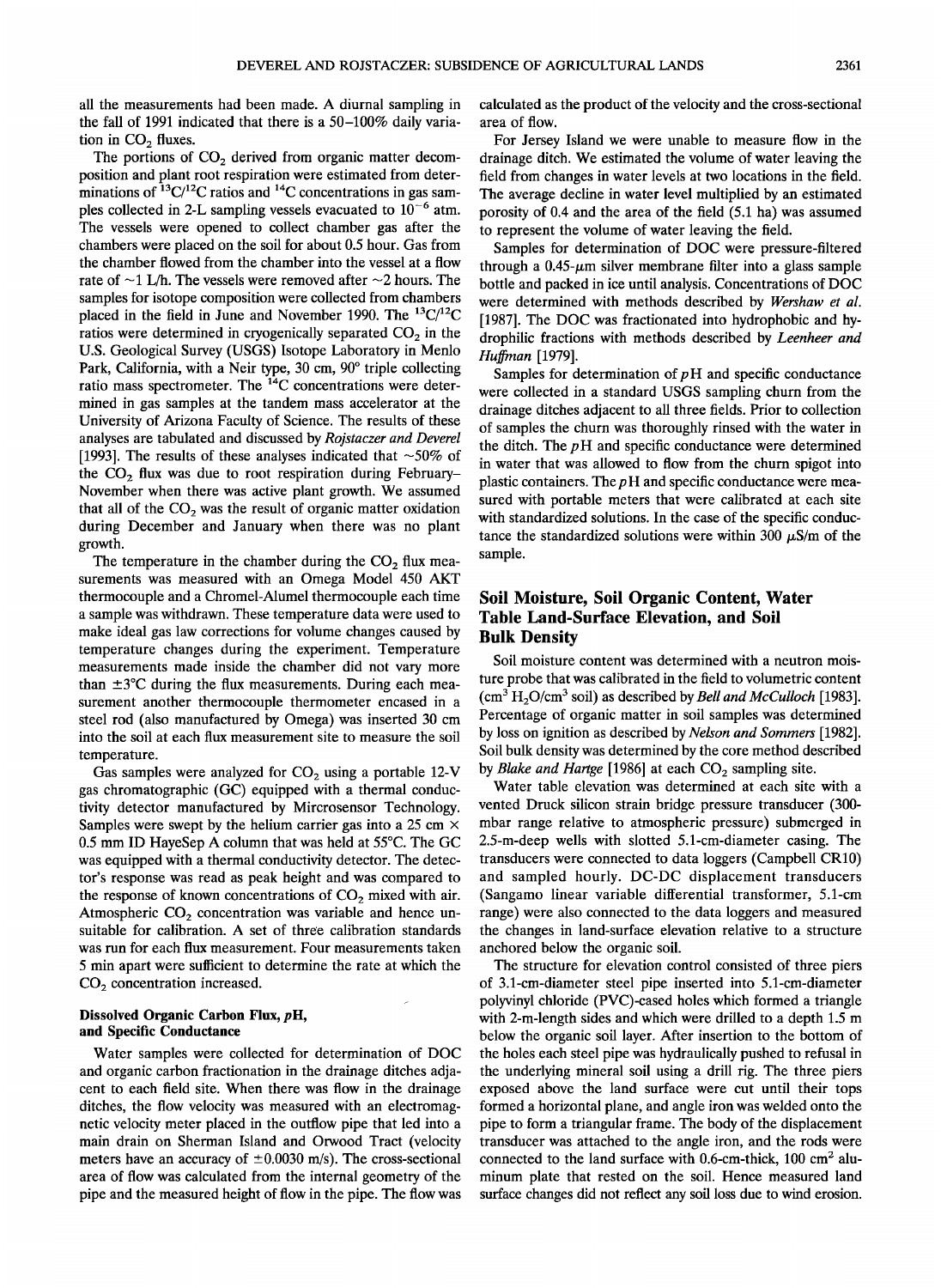

**i I** 

**1990.5 1991.0 1991.5 1992.0 1992.1** 

**991.0 1991.5 1992.0 1992.5** 

### **Results and Discussion**

#### **COz Fluxes**

The average and range of CO<sub>2</sub> fluxes measured at the sites **in the field on each island during the study period are shown in**  Figure 2. CO<sub>2</sub> fluxes at all three field sites generally increased **to maximum values during the spring and summer and decreased to minimum values in the fall and winter. Spatial and**  temporal variability in CO<sub>2</sub> flux was affected by soil tempera**ture, soil moisture, soil organic matter content, and plant root respiration. Soil temperature appears to be the primary factor,**  as it explains a large percentage of the variance in CO<sub>2</sub> fluxes **(32-48%) for all three islands.** 

**Figure 3 shows the temporal variability in soil temperature**  on each island. The logarithm of CO<sub>2</sub> flux and soil temperature at 30 cm depth is significantly correlated ( $\alpha$  = 0.001) for all measurements made on Jersey Island  $(r^2 = 0.48)$ , Orwood Tract ( $r^2 = 0.47$ ), and Sherman Island ( $r^2 = 0.32$ ) (Figure **4). The soil temperature relation is generally consistent with measurements made by Jenny [1930] that indicate that soil**  microbial activity approximately doubled for each 10<sup>°</sup> increase **in temperature above 5øC. The Jersey, Orwood, and Sherman**  regression equations indicate that the CO<sub>2</sub> flux increases 2.4, **1.7, and 1.6 fold, respectively.** 

The CO<sub>2</sub> flux-temperature relation is also influenced by soil moisture. Figure 5 shows the relation of CO<sub>2</sub> fluxes, soil tem**perature, and soil moisture determined at 30 cm for all sites on Jersey, Sherman, and Orwood. The points on Figure 5a rep**resent different ranges of CO<sub>2</sub> fluxes divided by the mean CO<sub>2</sub> flux for each site. In general, CO<sub>2</sub> fluxes above the mean were **measured when soil temperatures were above 12.5øC and soil**  moisture was above 0.30 cm<sup>3</sup>/cm<sup>3</sup>. Most of the CO<sub>2</sub> fluxes **above the mean were measured when soil moisture values were**  between 0.30 and 0.55  $\text{cm}^3/\text{cm}^3$ . The one exception is the CO<sub>2</sub> flux measured when the soil temperature was over 25°C.

**The data in Figure 5a indicate that soil temperature and**  moisture content values between 12.5° and 25°C and 0.30 and  $0.50 \text{ cm}^3/\text{cm}^3$  represent the range in which  $CO<sub>2</sub>$  fluxes were **greater than average at all sites. Figure 5b indicates that almost all of the fluxes above the mean for each site were measured**  when the moisture content was between 0.28 and 0.52 cm<sup>3</sup>/cm<sup>3</sup>. **Soil temperatures are generally within this optimum range from May through October. Soil moisture conditions vary substantially depending on irrigation and rainfall, but generally, moisture conditions are in this range during the spring and summer when the maximum fluxes were measured. A combination of saturated soil conditions and low soil temperatures**  caused CO<sub>2</sub> fluxes to remain low during the late fall, winter, and early spring. Higher CO<sub>2</sub> fluxes resulted from low soil **moisture contents and higher temperatures during the late spring, summer, and early fall.** 

At Jersey Island, CO<sub>2</sub> fluxes and soil temperatures were **lower in the spring and summer 1991 relative to the same periods in 1990. The measured soil temperatures during April-October 1991 (median of 17.7øC) were significantly lower than the 1990 temperatures during the same months (median of 18.7øC), as determined by the Mann-Whitney rank sum test.**  Hence the lower CO<sub>2</sub> fluxes in 1991 appear to be temperature **related.** 

**At Sherman Island the relation between soil temperature**  and CO<sub>2</sub> flux is somewhat similar to the relations observed on **. Jersey Island and Orwood Tract, but the correlation of the**  logarithm of CO<sub>2</sub> flux with soil temperature explains less (32%) of the variance. The CO<sub>2</sub> flux on Sherman Island seems **to be affected by drying and cracking of the soil caused by a**  lack of irrigation. Large CO<sub>2</sub> flux values were measured during **the summer 1991 and winter 1992 at two of the five measurement points. Measurements were taken when cracks were visible near the chamber sites. The cracks extend to as much as**  1 m in depth, where CO<sub>2</sub> in the soil gas can reach levels as high as 10%. CO<sub>2</sub> fluxes from these cracks probably are much larger **than fluxes measured where there are no cracks because the**  cracks allow degassing of areas of high CO<sub>2</sub>. Subsurface cracks **that are not visible at the surface also form in delta organic soils as they desiccate [Hansen and Carlton, 1985]. The subsur-**



**Figure 3.** Soil temperatures measured at 30 cm depth on Jersey Island, Orwood Tract, and Sherman Island, May 1990 to May 1992. Solid circles, solid squares, and open squares represent the arithmetic average of measurements at five sites on each island or tract.

**0.0025 0.0020 0.0015 0.0010 0.0005 0 1990.0** 

0.0010<br>0.0008 **0.0008 I**  0.000<sup>6</sup> **0.0004 I** 

CO<sub>2</sub> flux in g C/cm<sup>3</sup> day

**0.0010** 

**0.0008 0.0006 0.0004 0.0002** 

**1990.5**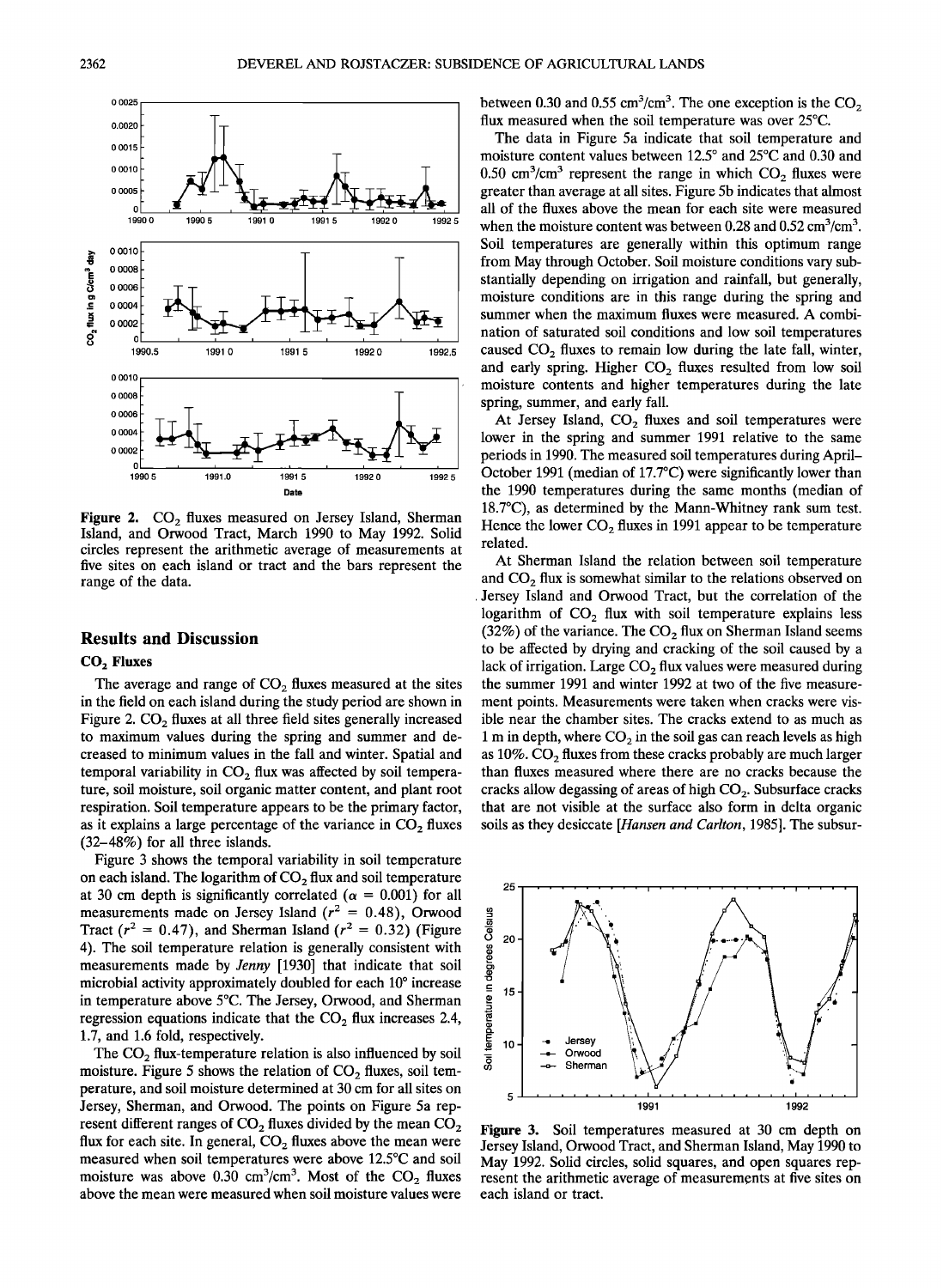face cracks may cause CO<sub>2</sub> fluxes to vary more independently **of soil temperature than at the other sites.** 

### **Aqueous Carbon Fluxes**

In addition to the gaseous loss of CO<sub>2</sub>, there is also a mo**bilization and loss of DOC as water percolates through the unsaturated zone. Table 1 shows DOC values, flows, carbon loads, and calculated subsidence rates. Because of the relatively high DOC and flows at the Jersey Island site during the spring the organic carbon load is high relative to the loads from Sherman Island and Orwood Tract sites.** 

**The organic carbon load from the Jersey Island site is high because of the high water table in the winter and early spring and the large change in the water table in the spring and summer. The water table rises close to the land surface in the winter and early spring and is in prolonged contact with welldecomposed organic matter within 100 cm of land surface, resulting in high DOC concentrations in the drain water. The gradual decrease in the depth to groundwater during the spring** 



**Figure 4.** Relation of  $CO_2$  flux (g  $C/cm^2$  d) and soil temper**ature for (a) the Jersey Island, (b) Orwood Tract, and (c) Sherman Island sites. Regression equation for Jersey Island is**   $log_{10} CO_2 = 0.0453T - 4.12$  with  $r^2 = 0.48$  (where T is **temperature in degrees Celsius). Regression equation for**  Orwood Tract is  $log_{10} CO_2 = 0.0235\overline{4}T - 3.999$  with  $r^2 =$ 0.47. The regression equation for Sherman Island is  $log_{10}CO<sub>2</sub>$  $= 0.01841\overline{T} - 3.89$  with  $r^2 = 0.32$ .



**Figure 5.** Relation of standardized CO<sub>2</sub> fluxes (CO<sub>2</sub> fluxes **are divided by the mean flux at each site) to (a) soil moisture and temperature and (b) soil moisture measured at 30 cm.** 

**results in a loss of organic carbon from the field through the drainage ditch.** 

**Prolonged proximity of the water table to the land surface also results in evapoconcentration of the groundwater, which may contribute to high DOC and high salinity (median specific**  conductance is 5985  $\mu$ S/cm). In contrast, the water table at the **Orwood Tract and Sherman Island sites is maintained at deeper depths by better functioning drainage systems. The groundwater collected by the drainage ditches is in contact with fibrous, relatively less composed organic soil on Sherman Island and mineral substrata on Orwood Tract. The median**  drain water salinities also are considerably lower (680  $\mu$ S/cm for Orwood Tract and 1813  $\mu$ S/cm for Sherman Island).

**The composition of DOC as determined by fractionation into acidic, basic, and neutral hydrophobics and hydrophilics provides additional information about the processes affecting DOC concentrations in drain water from the three field sites. For three samples collected from the Jersey Island drainage ditch, 53-69% of the DOC was in the form of hydrophilic acids, which generally are short-chained carboxylic acids [Thurman, 1985]. The remainder of the DOC was primarily acidic and neutral hydrophobic compounds. The DOC in drain water samples collected from Orwood Tract ranged from 26 to 51% hydrophilic compounds. Similarly, 27-45% of Sherman Island DOC is hydrophilic acid; the remaining DOC is primarily acidic and neutral hydrophobic compounds.** 

**The greater proportion of hydrophilic acids in the DOC from Jersey Island apparently results from prolonged contact with more decomposed organic soil near the land surface. This**  also results in a lower  $pH$  (3.5–5.5) in samples from Jersey **Island relative to samples (6.5-7.0) from Orwood Tract and Sherman Island.**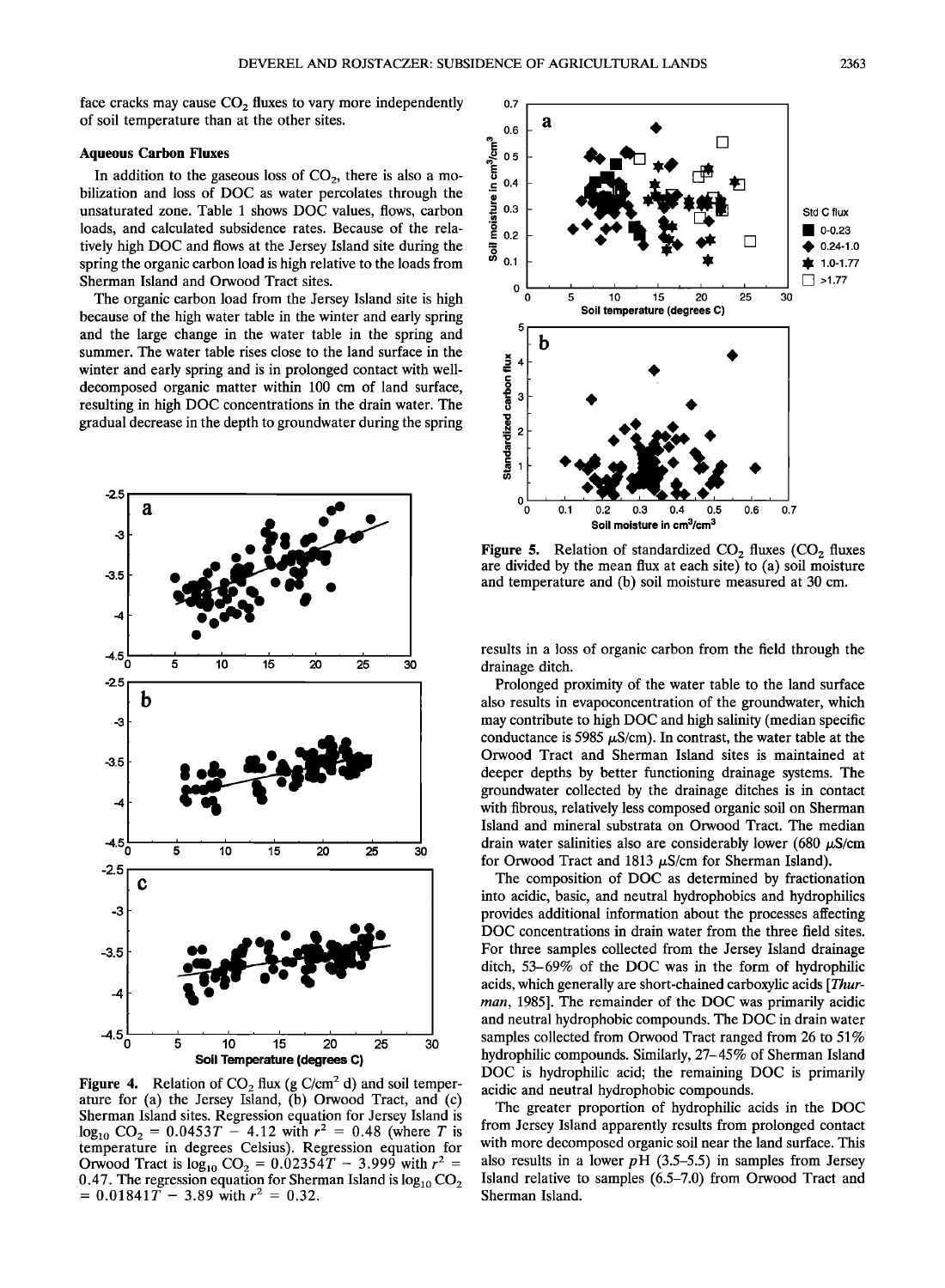| Date           | Dissolved<br>Organic Carbon,<br>mg/L | Flow,<br>$L/d$ m <sup>2</sup> | Load,<br>$g \text{ C/d } \text{m}^2$ | Calculated<br>Subsidence Rate,<br>cm/yr |
|----------------|--------------------------------------|-------------------------------|--------------------------------------|-----------------------------------------|
|                |                                      | Jersey Island                 |                                      |                                         |
| May 2, 1990    | 64                                   | 3.76                          | 0.24                                 | $3.6 \times 10^{-2}$                    |
| May 19, 1990   | 110                                  | 3.76                          | 0.41                                 | $6.1 \times 10^{-2}$                    |
| June 5, 1990   | 48                                   | 3.76                          | 0.18                                 | $2.7 \times 10^{-2}$                    |
| June 27, 1990  | 96                                   | 3.76                          | 0.36                                 | $5.4 \times 10^{-2}$                    |
| July 12, 1990  | 87                                   | 3.76                          | 0.32                                 | $4.7 \times 10^{-2}$                    |
|                |                                      | Orwood Tract                  |                                      |                                         |
| May 9, 1990    | 17.0                                 | 0.131                         | 0.0024                               | $7.8 \times 10^{-4}$                    |
| Oct. 18, 1990  | 16.0                                 | 0.214                         | 0.0034                               | $1.2\times10^{-3}$                      |
| Jan. 22, 1991  | 10.2                                 | 1.303                         | 0.0133                               | $4.6 \times 10^{-3}$                    |
| Feb. 12, 1991  | 10.1                                 | 0.940                         | 0.0095                               | $3.3\times10^{-3}$                      |
| March 13, 1991 | 10.2                                 | 1.121                         | 0.0114                               | $4.0 \times 10^{-3}$                    |
| May 7, 1991    | 14.0                                 | 0.009                         | 0.096                                | $4.6\times10^{-4}$                      |
|                |                                      | Sherman Island                |                                      |                                         |
| May 18, 1990   | 24.0                                 | 0.050                         | 0.0012                               | $4.7 \times 10^{-4}$                    |
| June 13, 1990  | 14.0                                 | 0.002                         | 0.00002                              | $9.2\times10^{-6}$                      |
| Aug. 24, 1990  | 7.2                                  | 0.004                         | 0.00003                              | $1.3 \times 10^{-5}$                    |
| Oct. 2, 1990   | 24.1                                 | 0.051                         | 0.0012                               | $4.8\times10^{-4}$                      |
| Nov. 29, 1990  | 34.2                                 | 0.153                         | 0.0052                               | $2.1 \times 10^{-3}$                    |

**Table 1. Dissolved Organic Carbon Concentration, Flow, and Carbon Loads in Drainage Ditches and Calculated Subsidence Rates From the Carbon Loads for the Three Islands** 

#### **Changes in Land-Surface Elevation**

**Changes in land-surface elevation on each of the three is**lands are related to CO<sub>2</sub> losses and changes in water levels. **Figure 6a shows changes in land-surface elevation and water levels for the Jersey Island extensometer site. Fluctuations in land-surface elevation correspond to fluctuations in water levels, but there was a net decrease in land-surface elevation of 1.01 cm from late April 1990 to late February 1992; water level values were nearly equal at these times. This decrease in land**surface elevation corresponds to a subsidence rate of  $\sim 0.55$ **cm/yr. Measurement between the points of equal water level from mid-November 1990 to January 1992 resulted in an annual subsidence rate of 0.68 cm/yr.** 

The proportion of the measured CO<sub>2</sub> flux resulting from **organic matter oxidation at the extensometer site was estimated using the isotope data of Rojstaczer and Deverel [1993].**  We assumed that 50% of the measured CO<sub>2</sub> flux was due to **organic-matter oxidation during February-November when**  the Bermuda grass was actively growing. The measured CO<sub>2</sub> **flux was assumed to be entirely the result of organic matter oxidation in December and January. Also, the estimated average carbon flux between measurements was adjusted to ac**count for data that indicated that  $CO<sub>2</sub>$  fluxes decreased  $\sim$ 50% **during the night and early morning.** 

Subsidence calculated from CO<sub>2</sub> loss is plotted on Figure 6a **for Jersey Island. The elevation change was calculated by first**  estimating an average daily CO<sub>2</sub> flux between measurements. This CO<sub>2</sub> flux measurement was used to estimate a daily sub**sidence rate by dividing by the soil bulk density (g/cm 3) and soil organic matter content (grams organic matter per gram soil) and multiplying by the percent carbon of the soil organic matter (assumed to be 0.5 g C/g organic matter [Broadbent, 1960]). CO2 fluxes used to calculate subsidence prior to August 1990 were based on initial measurements made only at the extensometer site and are not shown in Figure 2. The average soil bulk density of samples collected near the extensometer was 0.96, and organic matter content was 20.0%. Subsidence cal-** culated from CO<sub>2</sub> fluxes agrees reasonably with subsidence **measured by the extensometer transducer.** 

**Measured subsidence rates were similar at Orwood Tract (Figure 6b). Fluctuations in water table elevation account for most of the fluctuations in land-surface elevation, but net subsidence was 1.02 cm from early April 1990 to late March 1991 when hydraulic head values were about equal. This corre**sponds to a net subsidence rate of  $\sim$  1.06 cm/yr. Net subsidence from late June 1990 to December 1991 was  $\sim$ 1.4 cm or  $\sim$ 0.8 cm/yr. Subsidence calculated from CO<sub>2</sub> fluxes for the Orwood **Tract extensometer site was determined in the same way as on Jersey Island. Average bulk density was 0.85, and organic matter content was 24.4%. Measured net subsidence generally**  corresponds to subsidence calculated from CO<sub>2</sub> fluxes, but the **calculated subsidence generally underestimates the amount of subsidence.** 

**On Sherman Island, measured subsidence is relatively unaffected by the small water table elevation fluctuations. Figure 6c shows that land-surface elevation decreased steadily until October 1990 and remained essentially constant until March 1991. Measured land-surface elevation abruptly increased 0.2 cm in September 1990 for no known reason. The instrument shelter, which was leaning on the extensometer angle iron structure at that time, was removed. This may have bent the structure slightly. Hydraulic head values increased in Decem**ber (Figure 6c) when soil temperatures and CO<sub>2</sub> fluxes were **low and resulted in no net elevation changes. Decreasing hydraulic head values resulted in decreasing land-surface elevation in April and May 1991. Net subsidence from late May 1990 to mid-February 1992 was -0.85 cm (including the 0.2 cm increase in September 1990) or 0.46 cm/yr. Estimated subsi**dence on Sherman Island from CO<sub>2</sub> fluxes (average bulk den**sity of 0.85; organic matter content of 28.0%) agrees well with subsidence measured at the extensometer site.** 

**The comparison of the annual rates of subsidence estimated based on carbon fluxes and extensometer measurements is shown in Table 2. The estimates based on carbon fluxes were**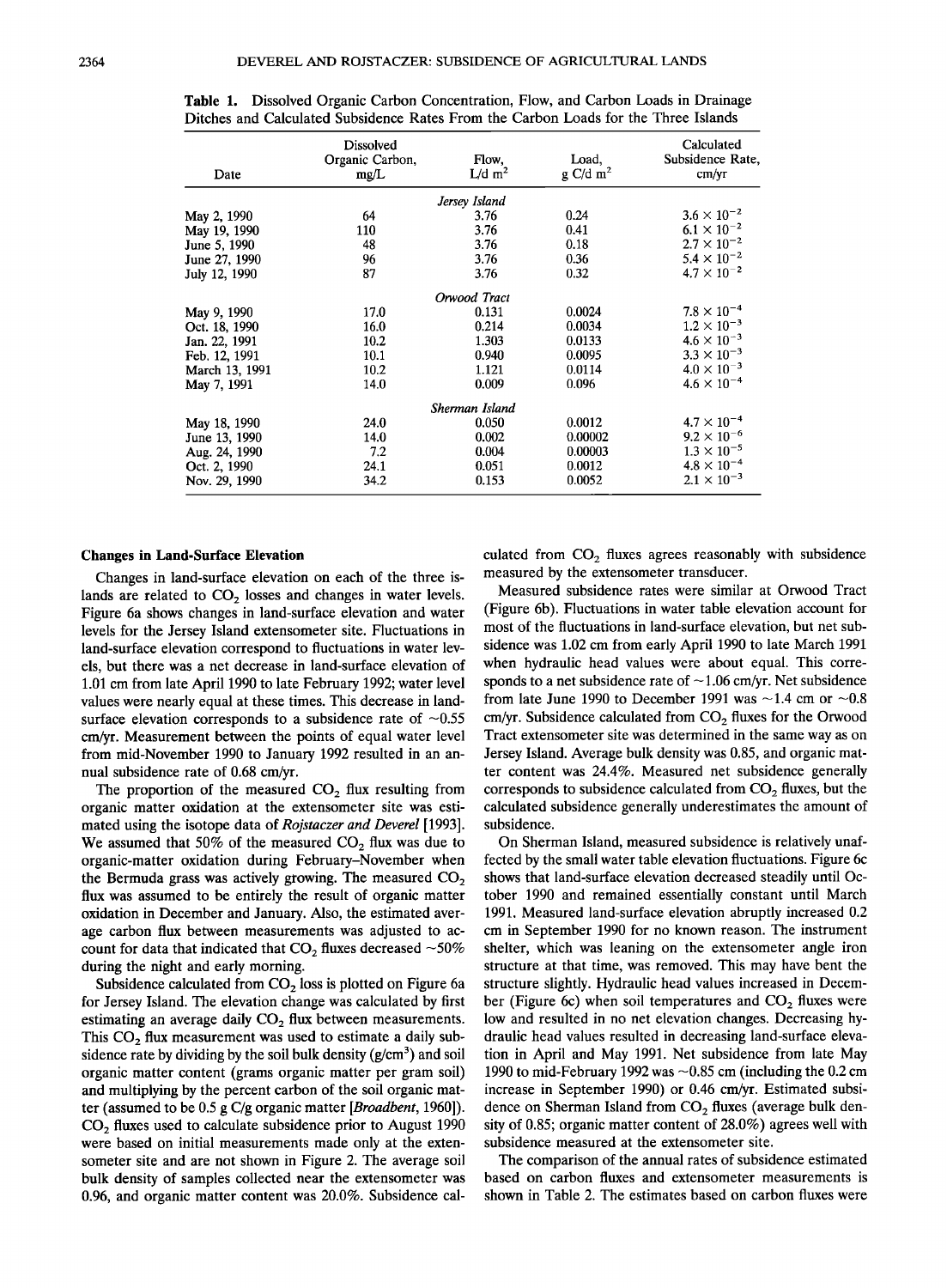

**Figure 6. Measured changes in land-surface elevation and water levels and estimated elevation changes**  based on CO<sub>2</sub> fluxes at the extensometer sites on (a) Jersey Island, (b) Orwood Tract, and (c) Sherman Island.

**determined for the entire period of record, and the measured rates are based on the decrease in elevation between points of equal water levels. The estimated and measured values generally agree.** 

**The measured subsidence at the extensometer at all three sites is highly dependent on water level fluctuations, and regression analysis was conducted to further evaluate the rela**tion between water levels, land-surface elevation changes, and **subsidence estimates based on carbon fluxes. First, the subsi-**

**Table 2. Measured Subsidence Rates and Estimated**  Subsidence Rates Based on CO<sub>2</sub> Fluxes for the Three **Islands** 

| Island           | <b>Measured Subsidence</b><br>Rate, cm/yr | <b>Calculated Subsidence</b><br>Rate, cm/yr |
|------------------|-------------------------------------------|---------------------------------------------|
|                  | 0.68                                      | 0.92                                        |
| Jersey<br>Orwood | 0.80                                      | 0.62                                        |
| Sherman          | 0.46                                      | 0.32                                        |

**dence not related to water level changes was estimated by regressing land-surface elevation changes on water levels. For the Orwood data there was a logarithmic relation between the water level and land-surface elevation data; the relation was linear for Jersey and Sherman. For all three islands the residuals were normally distributed over the range of the data. Next, the residuals from this analysis were linearly regressed against subsidence calculated from carbon fluxes. This relation explained 76, 60, and 63% of the variance for the Jersey, Orwood, and Sherman data, respectively. In all three cases the correlations between the residuals and subsidence calculated**  from carbon fluxes were significant ( $\alpha = 0.001$ ).

**Uncertainty and error in the carbon-flux-based estimates of**  subsidence include the portion of CO<sub>2</sub> flux derived from or**ganic matter oxidation and plant-root respiration and the tem**poral variability in CO<sub>2</sub> fluxes. Our isotope analysis provided **little information about the temporal variability in the relative proportion of plant-root respiration and organic matter oxida**tion in the  $CO<sub>2</sub>$  flux. The diurnal fluctuation in  $CO<sub>2</sub>$  fluxes was **accounted for in the subsidence estimate by assuming that the**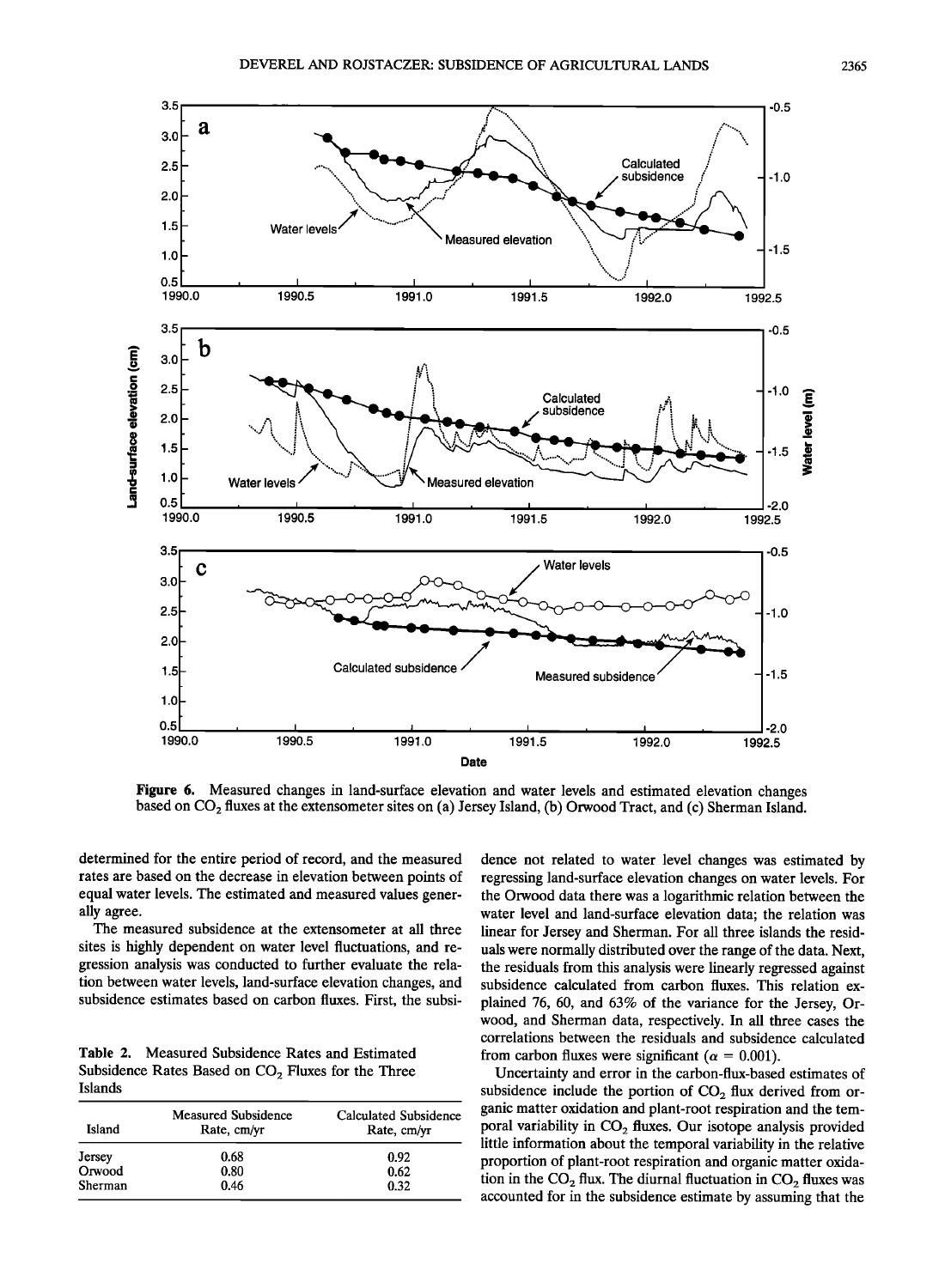CO<sub>2</sub> fluxes decreased by 50% during the night and early morn**ing. This was based on one set of hourly diurnal flux measurements at one site on Jersey Island, and the diurnal changes in**  CO<sub>2</sub> fluxes probably varied seasonally and by site.

**Rojstaczer and Deverel [1995] noted that historical subsidence rates from 1910 to 1988 slowed with time on Sherman**  Island. Both the measured and CO<sub>2</sub> fluxes inferred subsidence **for Sherman Island are lower than the rate of subsidence over the time period 1952-1988 on Sherman Island (35 cm total subsidence or an average of 1.0 cm/yr) for soils having organic matter percentages close to those measured during this study (22-28%) [Rojstaczer and Deverel, 1995]. The difference in rates between the contemporary and historical subsidence indicates that subsidence rates continue to slow with time. The decreased rate of subsidence of Sherman Island corresponds with decreasing rates of subsidence in the central delta [Rojstaczer and Deverel, 1993]. As noted earlier [Rojstaczer and Deverel, 1993], the correspondence between contemporary subsidence and carbon loss indicates that oxidation-induced subsidence is largely due to a decrease in the percentage of carbon, rather than a collapse of pore space.** 

**Estimates of subsidence owing to aqueous organic carbon loss were based on the assumption that carbon in the form of DOC is mobilized in the saturated and unsaturated zone, causing a decrease in land-surface elevation. For each field we**  based the subsidence estimates on average bulk density values and organic matter contents. Subsidence estimates shown in **Table 1 generally are small relative to the subsidence rates**  measured by the extensometers. Subsidence rates and CO<sub>2</sub> **fluxes estimated for Jersey Island were higher because the measured DOC concentrations and the flow estimates were higher. Subsidence rates estimated for Orwood Tract and Sherman Island (Table 1) were smaller because measured DOC concentrations were low. Annual subsidence rates for Jersey Island were estimated assuming that flow took place only from May through July 1990.** 

### **Summary and Conclusions**

Land-surface elevations changes, CO<sub>2</sub> fluxes, and environ**mental factors were measured and evaluated as part of a study of the causes of subsidence in organic soils on Jersey Island, Orwood Tract, and Sherman Island in the Sacramento-San Joaquin Delta, California. The strongest component of changes in land-surface elevation determined with extensometers is seasonal and influenced primarily by seasonal water table elevation changes. Sixty to 76% of the variance in land surface elevations that are not influenced by changes in water levels can be explained by carbon losses in the form of gaseous CO2 fluxes, indicating that this is the major cause of permanent subsidence. Permanent subsidence rates were 0.68 cm/yr on Jersey Island, 0.80 cm/yr on Orwood Tract, and 0.46 cm/yr on Sherman Island. These rates agreed well with subsidence rates**  estimated from CO<sub>2</sub> fluxes.

CO<sub>2</sub> fluxes were significantly correlated with soil tempera**ture measured at 30 cm and were also influenced by soil mois**ture. Between 32 and 47% of the variance in  $CO<sub>2</sub>$  fluxes was **explained by soil temperature variations. The regression for**  CO<sub>2</sub> fluxes and soil temperature indicated that CO<sub>2</sub> fluxes increase from 1.6 to 2.4 fold with 10° increases in temperature. Most of the CO<sub>2</sub> fluxes that were above the mean were mea**sured when soil moisture values were between 0.30 and 0.55**  cm<sup>3</sup>/cm<sup>3</sup>. Soil moisture and temperature are within the opti-

**mum ranges during the late spring, summer, and early fall when the highest fluxes were measured. A combination of saturated soil conditions and low soil temperatures caused**  CO<sub>2</sub> fluxes to remain low during the late fall, winter, and early **spring.** 

**Estimates of DOC fluxes for all three sites were small rela**tive to gaseous  $CO<sub>2</sub>$  losses and represent  $\leq 1\%$  of the measured **subsidence. The consistently high water table in contact with well-decomposed organic matter on Jersey Island results in**  high-DOC fluxes, lower drain water pH values, and higher **proportions of hydrophilic organic acids than for Orwood Tract and Sherman Island.** 

**The results presented here have implications for management issues associated with drainage of organic soils in this and other regions. The temperature and moisture regime mea**sured in the drained agricultural soils is conducive to large CO<sub>2</sub> **fluxes during the spring, summer, and fall, and these conditions have contributed substantially to the subsidence in the organic soils in the Sacramento-San Joaquin Delta. Changing the soil temperature and moisture regime so that soils are wetter and cooler will probably reduce subsidence. It should be noted that the contemporary rates of elevation loss measured here are lower than those that have been measured in this region in the past and are consistent with inferred slowing of subsidence rates over the last 80 years [Rojstaczer and Deverel, 1993, 1995].** 

**Acknowledgments. This work was funded by the U.S. Geological Survey and the California Department of Water Resources. The views and conclusions contained in this document are those of the authors and should not be interpreted as necessarily representing the official policies, either expressed or implied, of the U.S. Government or the state of California.** 

### **References**

- **Armentano, R. V., Drainage of organic soils as a factor in the world carbon cycle, BioScience, 30, 825-830, 1980.**
- **Bell, J.P., and J. McCulloch, Soil moisture content, in Guidebook on Nuclear Techniques in Hydrology, Tech. Rep. 91, Int. At. Energy Agency, Vienna, 1983.**
- **Blake, G. R., and K. H. Hartge, Bulk density, in Methods of Soil Analysis, Part 1, Agron. Monogr., vol. 9, edited by A. Klute, pp. 363-375, Am. Soc. of Agron. and Soil Sci. Soc. of Am., Madison, Wis., 1986.**
- **Broadbent, F. E., Factors influencing the decomposition of organic soils of the California Delta, Hilgardia, 29, 587-612, 1960.**
- **Hansen, B. R., and A. B. Carlton, Water and salt movement during subirrigation of organic soils of the Sacramento-San Joaquin Delta, Trans. ASAE, 28, 815-818, 1985.**
- **Hundley, N.H. Jr., The Great Thirst, Univ. of Calif. Press, Berkeley, 1992.**
- **Hutchinson, G. L., and A. R. Mosier, Improved soil cover method for field measurement of nitrous oxide fluxes, Soil Sci. Soc. Am. J., 45, 311-316, 1981.**
- **Jenny, H., A study on the influence of climate on the nitrogen and organic matter content of the soil, Res. Bull. 152, Mo. Agric. Exp. Stn., Columbia, Mo., 1930.**
- Knipling, E. B., V. N. Schroeder, and W. O. Duncan, CO<sub>2</sub> evolution **from Florida organic soils, Proc. Soil Crop Sci. Soc. Fl., 30, 320-326, 1970.**
- **Leenheer, J. A., and E. W. D. Huffman Jr., Analytical method for dissolved organic carbon fractionation, U.S. Geol. Surv. Water Resour. Invest., 79-4, 1979.**
- **Matthias, A.D., A.M. Blackmer, and J. M. Bremner, A simple chamber technique for field measurement of emissions of nitrous oxide from soils, J. Environ. Qual., 9, 251-256, 1980.**
- **Nelson, D. W., and C. E. Sommers, Total carbon, organic carbon, and organic matter, in Methods of Soil Analysis, Part 2, Agron. Monogr., vol. 9, edited by A. L. Page, pp. 539-577, Am. Soc. of Agron. and Soil Sci. Soc. of Am., Madison, Wis., 1982.**